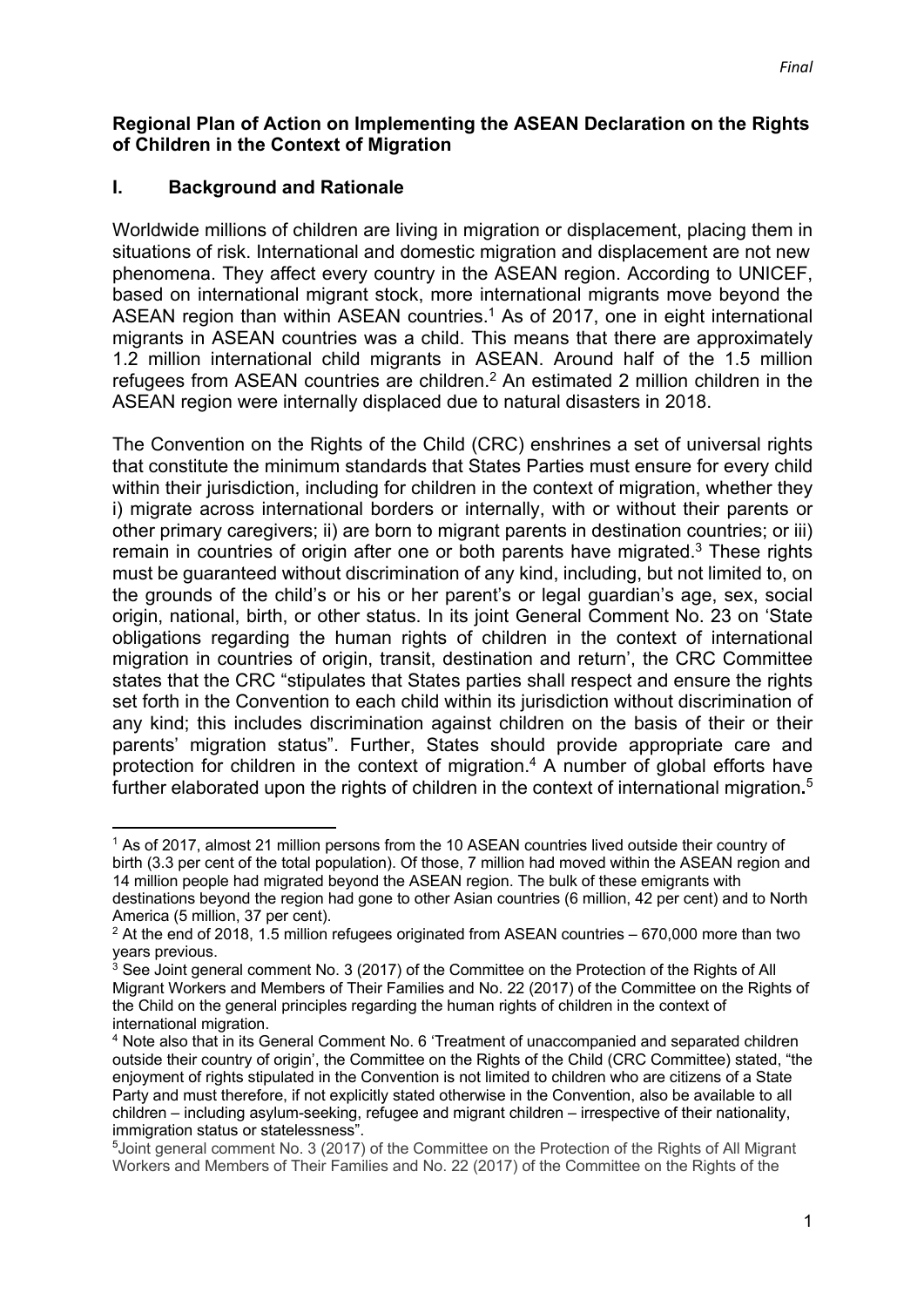Upholding the rights of children in the context of migration is also part of the effort to achieving the Sustainable Development Goals in the ASEAN region.<sup>6</sup>

Migration and related child protection risks are a significant concern. The ASEAN region encompasses countries of origin, transit, destination and combination origin/destination, with internal and cross-border migration being significant features. The drivers of migration include: poverty, inequalities, social exclusion and discrimination, conflicts, insecurity and violence, disaster and persecution, economic and educational opportunities, intra-regional migrant labour flows, trafficking, internal labour migration, the environmental impact of climate change, and increased regional connectivity and integration. Key child protection risks in the region include child immigration detention; lack of protection for refugee<sup>7</sup> and asylum-seeking children, unaccompanied and separated children, children who are stateless or at risk of statelessness, and children of migrant workers; discrimination in access to basic services (e.g., health, education, protection etc.); exploitation by smugglers and traffickers; the sale of children; child marriage; millions of children remaining in origin countries while their parents migrate for work, facing risks of violence, abuse and exploitation; and lack of data on the situation of children in the context of migration contributing to their vulnerability.8

ASEAN Member States have committed to respect, protect and fulfill the rights of all children, including in the context of migration. A number of relevant regional efforts have been made, including the adoption of the ASEAN Declaration on the Rights of Children in the Context of Migration. The ASEAN Consensus on the Protection and Promotion of the Rights of Migrant Workers, the ASEAN Regional Plan of Action on the Elimination of Violence against Children (which includes a specific provision to review/strengthen protective policies and measures for stateless, migrant, and asylum-seeking children who are victims of violence) are of note. In addition to the CRC, the Convention on the Elimination of All Forms of Discrimination against Women, and the Convention on the Rights of Persons with Disabilities are universally ratified within the ASEAN region, and contain a number of relevant provisions. Also of note for its relevant provisions is the ILO Minimum Age Convention, 1973 (No. 138).

Child on the general principles regarding the human rights of children in the context of international migration; Committee on the Rights of the Child, General comment No. 14 (2013) on the right of the child to have his or her best interests taken as a primary consideration; UN General Assembly, Global Compact on Refugees (as contained in A/73/12 (Part II)) was adopted on 17 December 2018 (A/RES/73/151) and UN General Assembly, Global Compact for Safe, Orderly and Regular Migration was adopted on 19 December 2018 (A/RES/73/195).

<sup>6</sup> Goals 3, 4, 8, 10, 13, 16, 17, and in particular Target 10.7 to "Facilitate orderly, safe, regular and responsible migration and mobility of people, including through the implementation of planned and well-managed migration policies", and Target 16.2 to "End abuse, exploitation, trafficking and all forms of violence against and torture of children", in addition to many additional targets related to migration and the pledge that no one will be left behind and to reach the furthest behind first.

 $7$  The CRC provides that States Parties shall take appropriate measures to ensure that a child who is seeking refugee status or who is considered a refugee in accordance with applicable international or domestic law and procedures shall receive appropriate protection and humanitarian assistance in the enjoyment of applicable rights set forth in the CRC and in other international human rights or humanitarian instruments to which the said States are Parties

<sup>&</sup>lt;sup>8</sup> As noted in the ASEAN Declaration on the Rights of Children in the Context of Migration (Paragraph 6), children in the context of migration are particularly vulnerable to discrimination and certain types of violence, abuse, and exploitation, including forced and child labour, child marriage, sexual exploitation, gender-based violence, neglect, and domestic servitude.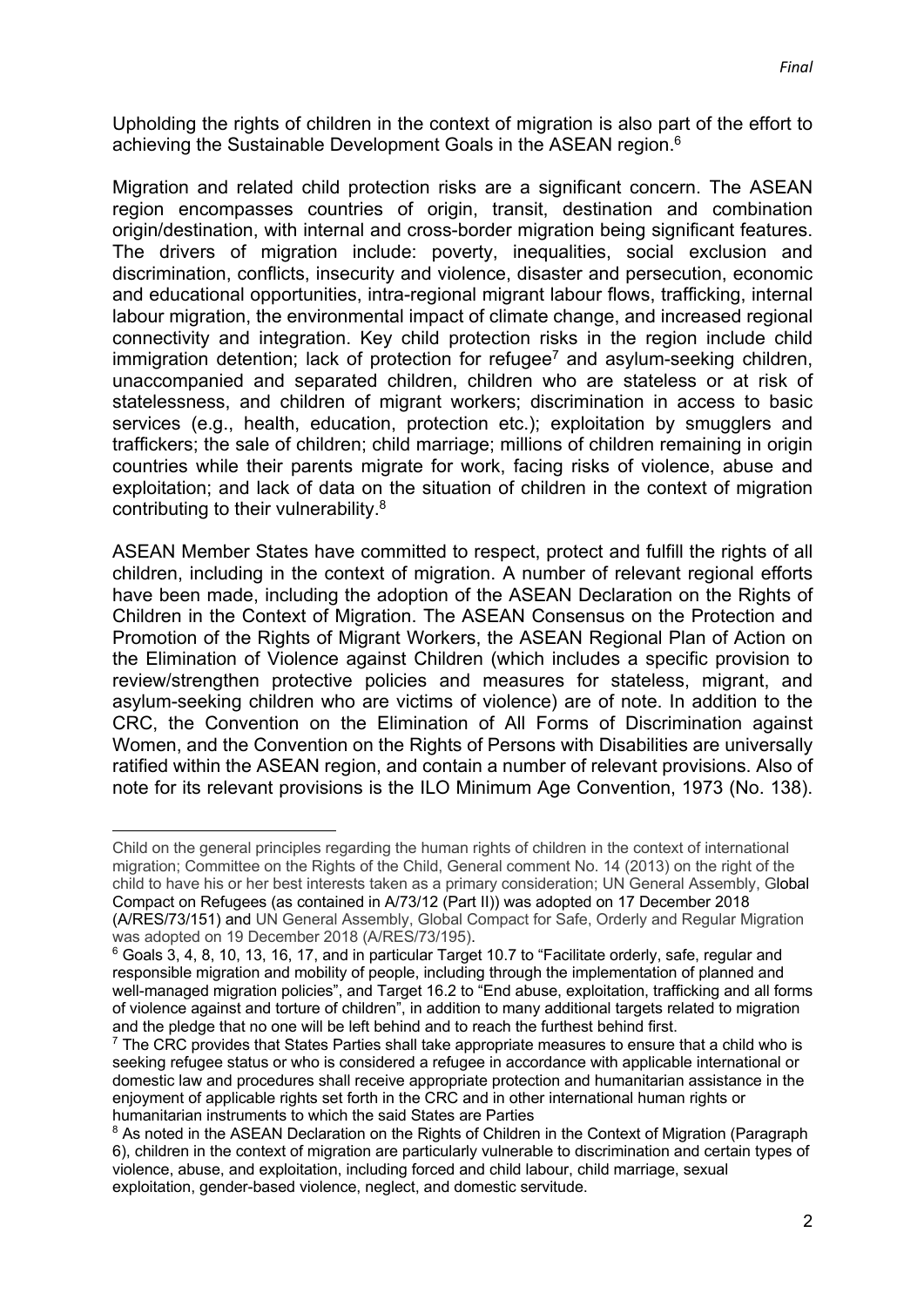Understanding the ever-changing dynamics regarding the issues of migration and refugees and asylum seekers, ASEAN also takes into account the recent developments and deliberations at the global level. In this regard, this Regional Plan of Action is formulated to take into consideration as appropriate the Global Compact for Safe, Orderly and Regular Migration and the Global Compact for Refugees.

## **II. Definitions**

### **a) Definition of a child**

A child means every human being below the age of eighteen years unless under the law applicable to the child, majority is attained earlier. (Article 1 of the CRC)<sup>9</sup>

## **b) Definition of children in the context of migration**

The term "children in the context of migration", as used in this Regional Plan of Action, refers to (a) children moving or who have moved for a variety of reasons, voluntarily or involuntarily, within or between countries with or without their parents or other primary caregivers, (b) children who were born to migrant parents in countries of destination, or (c) children remaining in the country of origin after one or both parents have migrated.<sup>10</sup>

## **III. Principles**

- **Non-discrimination**: As stated in Article 2 of the CRC, States Parties shall respect and ensure the rights set forth in the Convention to each child within their jurisdiction without discrimination of any kind. The CRC Committee, in its General Comment No. 22, notes that the principle of non-discrimination is fundamental and is "fully applicable to every child and his or her parents, regardless of the reason for moving, whether the child is accompanied or unaccompanied, on the move or otherwise settled, documented or undocumented or with any other status."11
- **Primary consideration of the best interests of the child:** The interpretation and safeguarding of a child's best interests, including the obligation to protect children in the context of migration, must be consistent with the provisions in the CRC. To this end, the best interests of the child must be a primary consideration in all relevant policies and practices in the context of migration.

<sup>9</sup>In the ASEAN Regional Plan of Action on the Elimination of Violence against Children (ASEAN RPA on EVAC), the definition of a child is "In accordance with the Convention on the Rights of the Child (CRC) , a child means every human being below the age of eighteen years unless, the law applicable to the child, majority is attained earlier."

 $10$  This definition is based on the interpretation of the Committee on the Rights of Child, notably joint general comment No. 3 (2017) of the Committee on the Protection of the Rights of All Migrant Workers and Members of Their Families and No. 22 (2017) of the Committee on the Rights of the Child on the general principles regarding the human rights of children in the context of international migration, CMW/C/GC/3-CRC/C/GC/22. This definition includes those who are victims of trafficking, refugees, asylum-seekers, children who are stateless or at risk of statelessness, and internally displaced children.

<sup>11</sup> Joint general comment No. 3 (2017) of the Committee on the Protection of the Rights of All Migrant Workers and Members of Their Families and No. 22 (2017) of the Committee on the Rights of the Child on the general principles regarding the human rights of children in the context of international migration, CMW/C/GC/3-CRC/C/GC/22, Para. 21.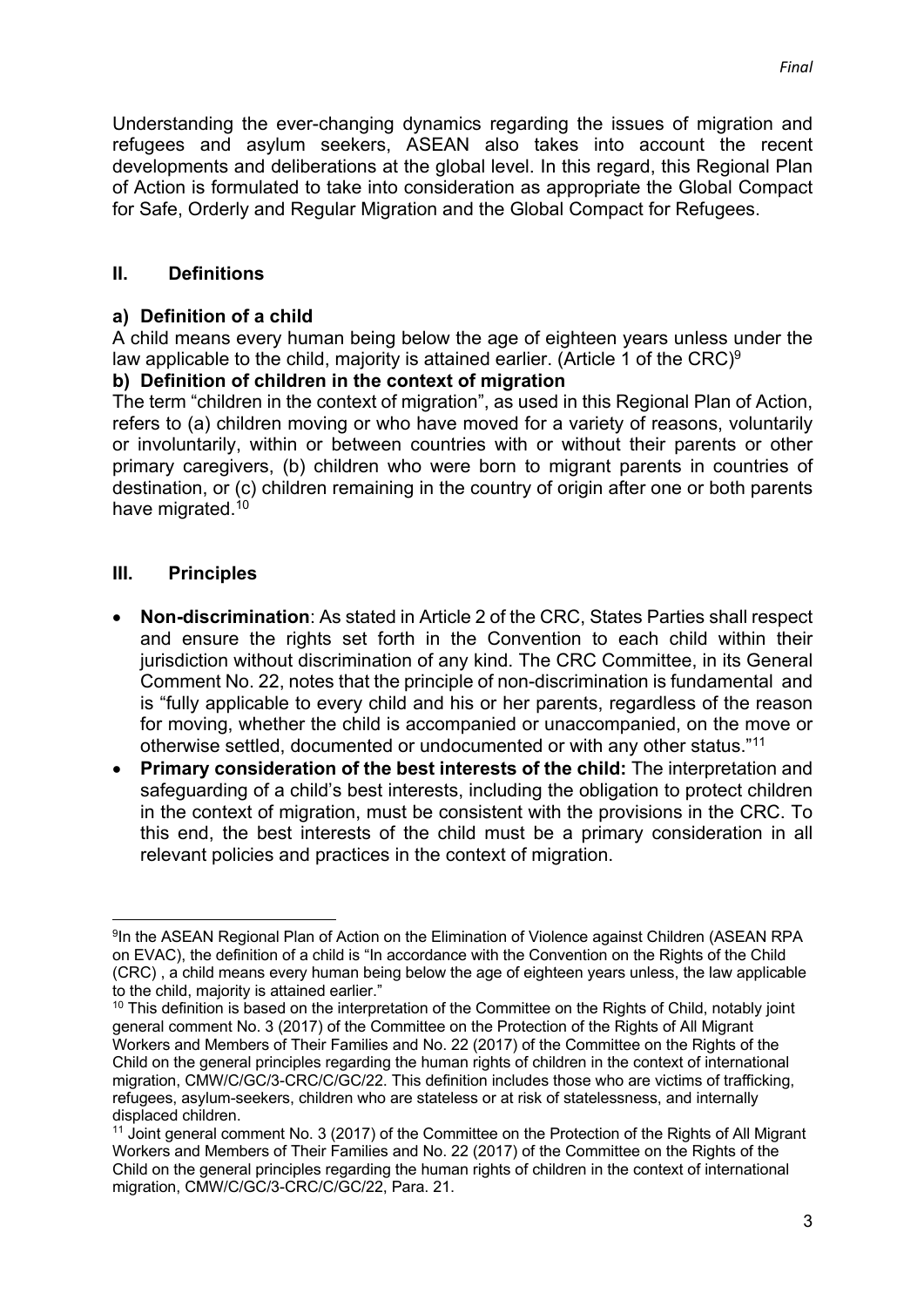- **Life, survival, and development:** As stated in Article 6 of the CRC, every child has an inherent right to life, and States Parties shall ensure to the maximum extent possible the survival and development of the child. The CRC Committee, in its General Comment No. 22, clarified that the obligations of States parties under this article "include the protection and reduction — to the maximum extent possible of migration-related risks faced by children, which may jeopardize a child's right to life, survival and development. States, especially those of transit and destination, should devote special attention to the protection of undocumented children, whether unaccompanied and separated or with families, and to the protection of refugee and asylum-seeking children, stateless children and child victims of transnational organized crime, including trafficking, sale of children, commercial sexual exploitation of children and child marriage."<sup>12</sup>
- **Participation:** As called for in Article 12 of the CRC, States Parties shall assure to the child who is capable of forming his or her own views the right to express those views freely in all matters affecting the child, and these views shall be given due weight in accordance with the age and maturity of the child. This includes children in the context of migration, who could be in a particularly vulnerable and disadvantaged situation. As noted in CRC Committee General Comment No. 22, it is critical to implement fully their right to express their views on all aspects affecting their lives, including in immigration and asylum proceedings.
- **Non-refoulement:** Under international law, the non-refoulement principle prohibits States from expelling or returning an individual to a jurisdiction where their life or freedom would be threatened on account of their race, religion, nationality, membership of a particular social group or political opinion.<sup>13</sup>
- **Do no harm:** Humanitarian assistance must be provided in ways that reduce the risks that children in the context of migration may face and meet their needs with dignity. Assistance must be provided in an environment that does not further expose this vulnerable group of children to physical hazards, violence or abuse. Child safeguarding protocols shall be established and followed that have accessible procedures and mechanisms for reporting and addressing suspected violations.

## **IV. Time Frame**

This ASEAN Regional Plan of Action (RPA) on Implementing the ASEAN Declaration on the Rights of Children in the Context of Migration aims at covering a period of ten (10) years (2021-2030). This RPA identifies priority indicators for the first five years (2021-2025) of implementation. A total of four reviews of the RPA's implementation will be conducted over the 10-year period of its implementation (a first periodical review in 2023, mid-term review in 2025, second periodical review in 2028, and end-

<sup>&</sup>lt;sup>12</sup> Joint general comment No. 3 (2017) of the Committee on the Protection of the Rights of All Migrant Workers and Members of Their Families and No. 22 (2017) of the Committee on the Rights of the Child on the general principles regarding the human rights of children in the context of international migration, CMW/C/GC/3-CRC/C/GC/22, Para. 42. Also of relevance are CRC Committee General Comment No. 5 (2003) on the general measures of implementation of the CRC, General Comment No. 6 (2005) on the treatment of unaccompanied and separated children outside their country of origin, and General Comment No. 14 (2013) on the right of the child to have his or her best interests taken as a primary consideration.

<sup>&</sup>lt;sup>13</sup> See 1951 Convention Relating to the Status of Refugees, Article 33.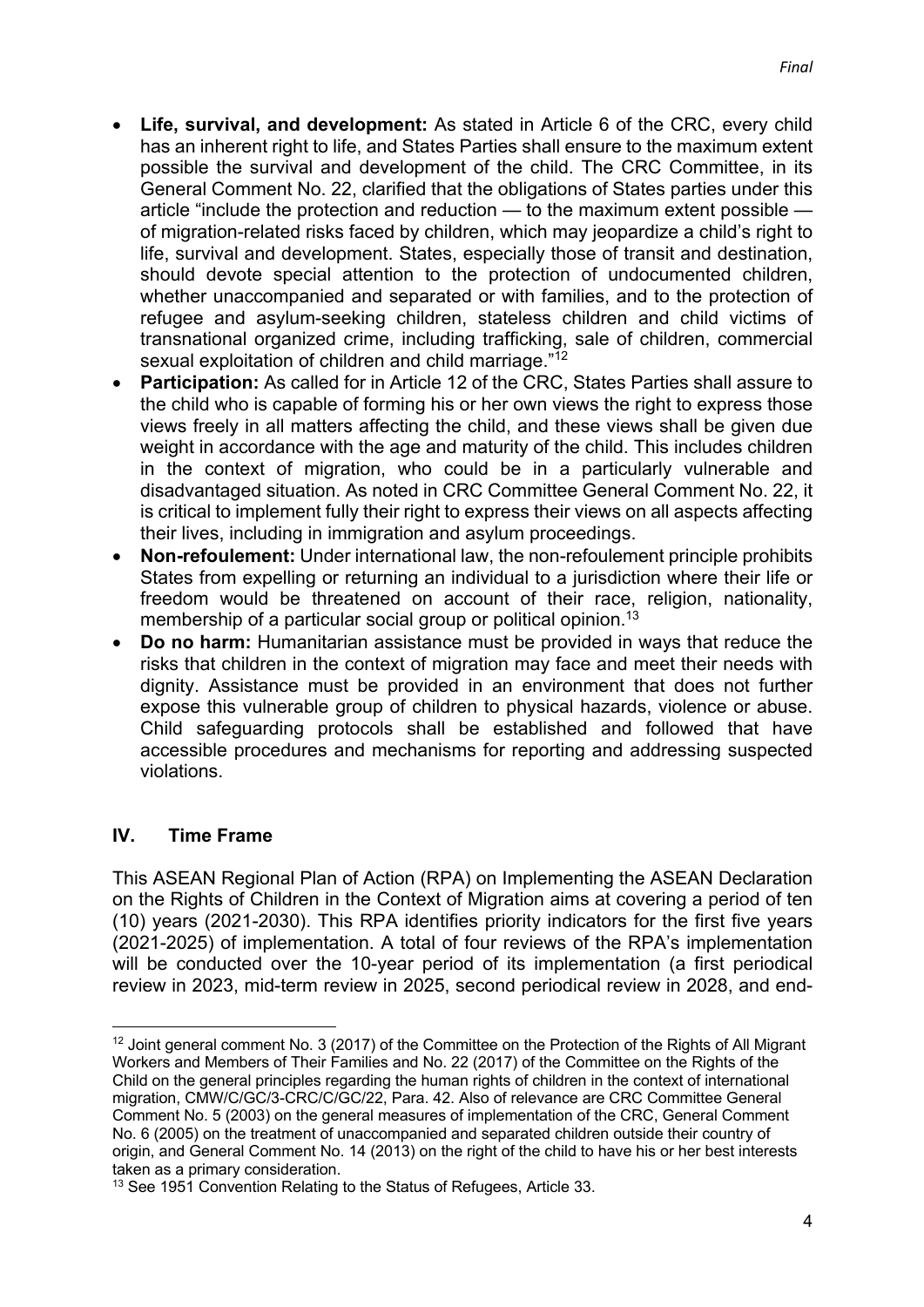of-term review in 2030). A second RPA will be developed in follow-up in consultation and with the approval of all ASEAN Member States and will take these reviews into account.

## **V. Overall Objective**

The overall objective of this RPA is to respect, promote and protect the rights of all children in the context of migration, regardless of their migration status, in accordance with the CRC.

## **Specific Objective**

The specific objective of this RPA is to encourage ASEAN Member States to ensure the protection of the best interests of the child as a primary consideration in all relevant policies and practices as they relate to children in the context of migration, and to further strengthen national systems to identify and respond to the specific needs of children in the context of migration, including but not limited to child protection, education, health, and justice, and to enhance their accessibility to children affected by migration.<sup>14</sup>

### **VI. Regional Plan of Action on Implementing the ASEAN Declaration on the Rights of Children in the Context of Migration**

The following focus areas and actions will be adopted at the regional and national levels for children in the context of migration. The implementation of these actions will be considered in accordance with regional and national contexts and circumstances. The implementation of the focus areas in this RPA is conducted, when necessary and appropriate, in coordination with relevant national, regional and international organisations.15 The elimination of discrimination in all its forms and manifestations will be considered in a cross-cutting manner. Particular attention will be paid to persons who have become victims of violence, abuse and exploitation, including gender-based violence and human trafficking, those living with life threatening infections and diseases, and those with disabilities.

<sup>&</sup>lt;sup>14</sup> ASEAN Declaration on the Rights of Children in the Context of Migration, Operational Paragraphs 1 & 2

<sup>&</sup>lt;sup>15</sup> As pointed out in the CRC General Comment no. 6 of 2005 on the treatment of unaccompanied and separated children outside their country of origin, "States are expected to accept and facilitate assistance offered within their respective mandates by the UNICEF, UNHCR, and other agencies (article 22 (2)) of the Convention) in order to meet the needs of accompanied and separated children".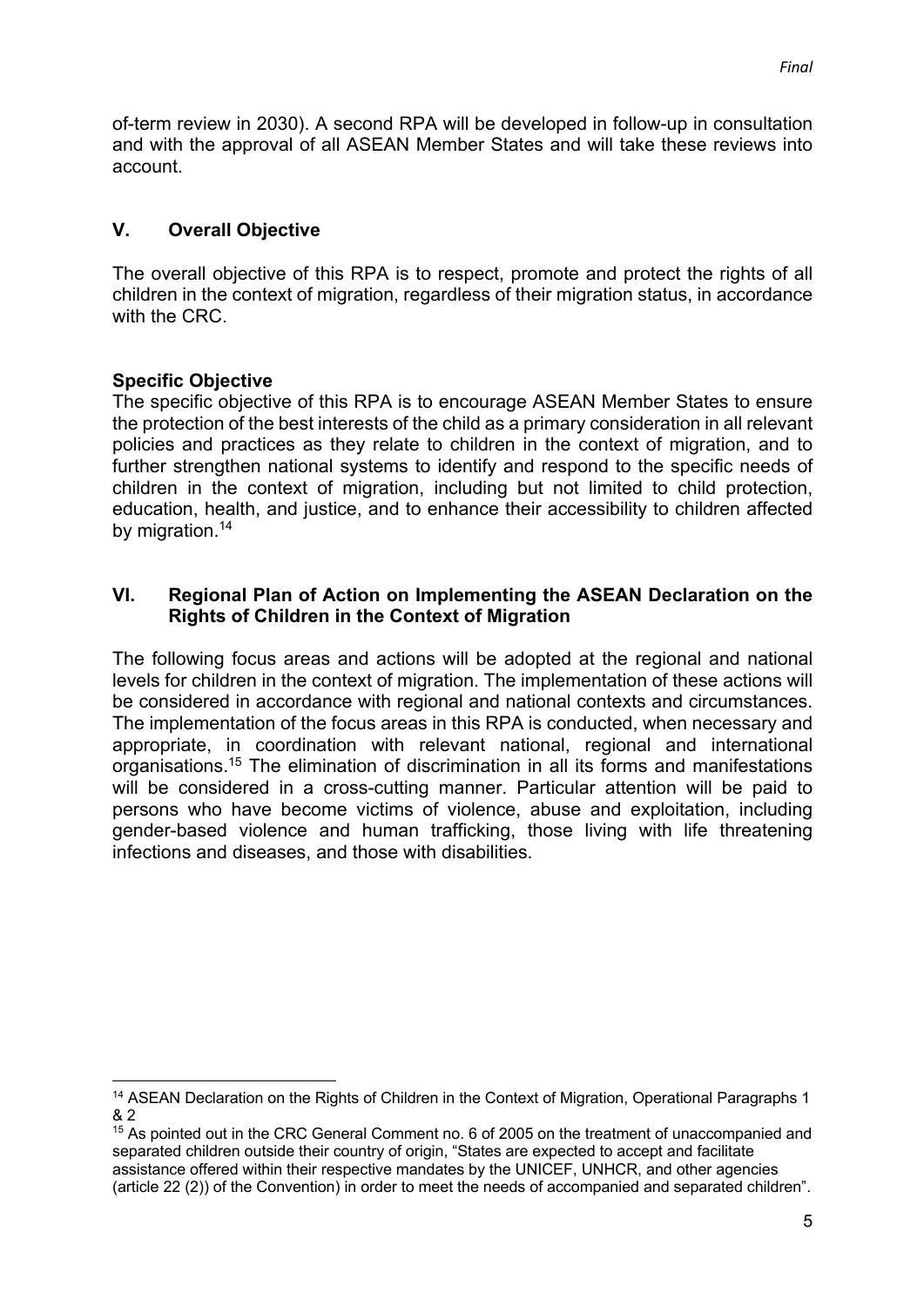### **Focus Area 1: Policies and procedures are strengthened to enhance the accessibility to child protection systems16 for all children in the context of migration. 17**

- Activity 1.1: Promote a review of legal and procedural gaps in the child protection system and barriers to the identification, referral, and protection of, and assistance to all children in the context of migration. This activity shall take into account new and emerging challenges such as the impact of emergencies including public health crises and climate change.
- Activity 1.2: On the basis of the review in Activity 1.1, strengthen legislative and policy frameworks and allocate necessary resources. This includes the development and integration of specialized protection procedures to assess and determine the best interests of the child in the context of migration through trained and accountable personnel. 18
- Activity 1.3: Identify and address legal and policy gaps, and practical barriers, in coordination with respective concerned consular offices/embassies/legal authorities and other relevant competent authorities in facilitating the registration of all births and the issuance of birth certificates and other relevant identity documentation, as necessary for all children in the context of migration, in accordance to the respective prevailing laws and regulations. 19
- Activity 1.4: Systematically involve ministries responsible for child protection and social welfare in migration systems and procedures.
- Activity 1.5: Support existing mechanisms or establish mechanisms to monitor the effective access of children in the context of migration to national child protection systems. 20
- Activity 1.6: Encourage ASEAN Member States to establish regional and bilateral child protection networks<sup>21</sup> on case management and cross border collaboration on children in the context of migration,

<sup>&</sup>lt;sup>16</sup> A Child Protection system can be defined as: Certain formal and informal structures, functions and capacities that have been assembled to prevent and respond to violence, abuse, neglect and exploitation of children. A Child Protection system is generally agreed to be comprised of the following components: human resources, finance, laws and policies, governance, monitoring and data collection as well as protection and response services and care management. It also includes different actors – children, families, communities, those working at subnational or national level and those working internationally. Most important are the relationships and interactions between and among these components and these actors within the system. It is the outcomes of these interactions that comprise the system. (United Nations Children's Fund, United Nations High Commissioner for Refugees, Save the Children and World Vision, "A Better Way to Protect ALL Children: The theory and practice of child protection systems", UNICEF, New York, 2013, p. 3)

<sup>&</sup>lt;sup>17</sup> ASEAN Declaration on the Rights of Children in the Context of Migration, Operational Paragraphs 2, 3, 4, 5, 6, 8, 9

<sup>&</sup>lt;sup>18</sup> ASEAN Declaration on the Rights of Children in the Context of Migration, Operational Paragraphs 3, 12

<sup>&</sup>lt;sup>19</sup> ASEAN Declaration on the Rights of Children in the Context of Migration, Operational Paragraph 8

<sup>&</sup>lt;sup>20</sup> ASEAN Declaration on the Rights of Children in the Context of Migration, Operational Paragraphs 2  $21$  At bilateral level these can be memoranda of understanding (MoUs), agreements on collaboration and supporting systems for cross- border case management.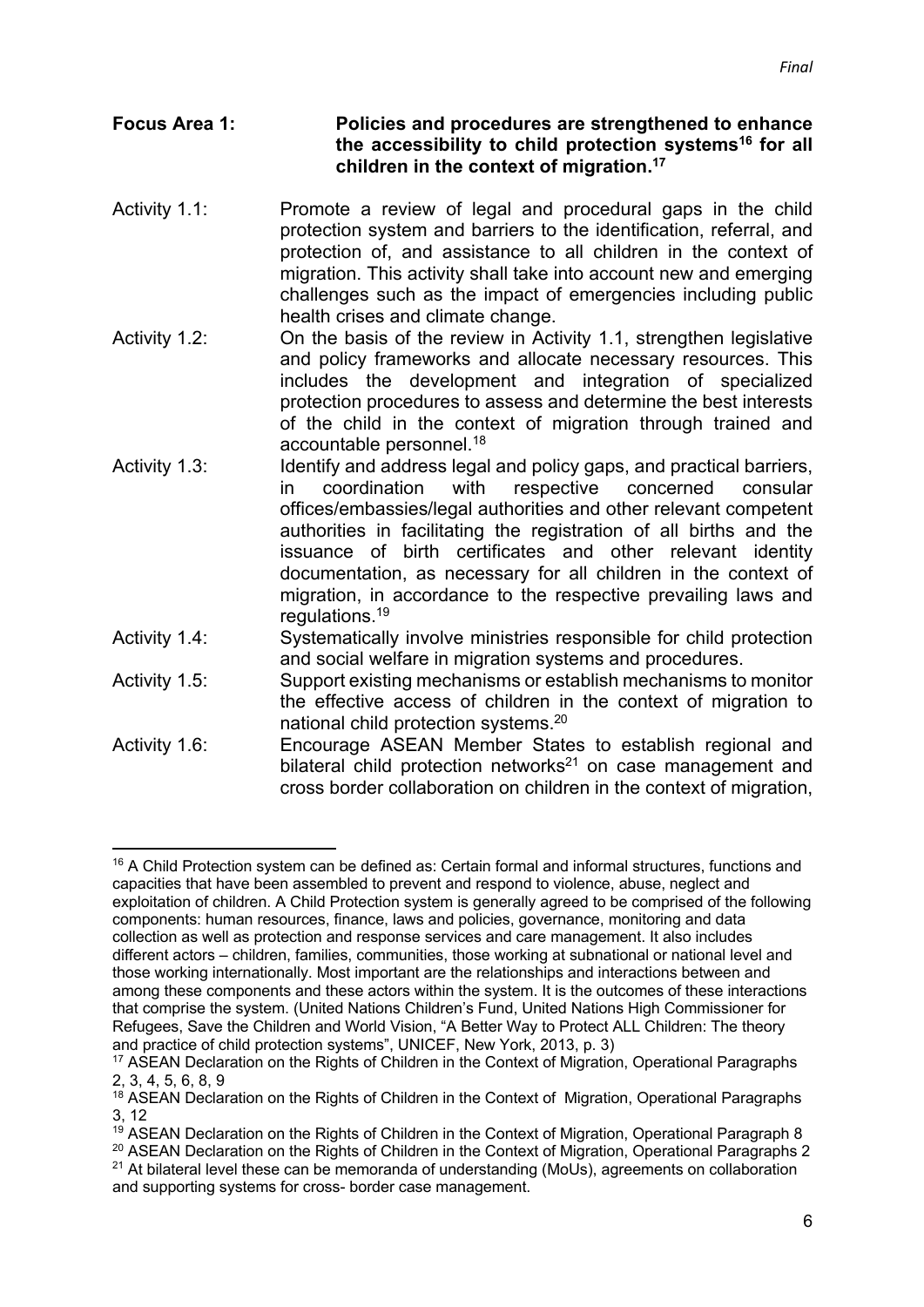including in relation to family tracing and reunification for unaccompanied and separated children, as appropriate. $^{22}$   $^{23}$ 

- Activity 1.7: Enhance the availability and implementation of clean and safe non-custodial, community-based alternatives to child immigration detention, that promote the best interests of the child, including through ensuring that children are kept together with their families, where possible. This activity should ensure the adequate provision of appropriate alternative family based care (such as foster care and guardianship) for unaccompanied and separated children. 24
- Activity 1.8 Establish or improve existing mechanisms, where necessary, to facilitate the meaningful participation of children in the context of migration in decisions that affect them.

### **Focus Area 2: Policies and procedures are strengthened to enhance accessibility to basic services, i.e., quality healthcare, age-appropriate food and nutrition, clean drinking water, sanitation and hygiene, education, social protection, a safe place to live, a clean and safe environment, and psychosocial support services for children in the context of migration. 25**

- Activity 2.1: Identify gaps in access to basic services for children in the context of migration.<sup>26</sup> This activity shall take into account new and emerging challenges such as the impact of emergencies including public health emergencies and climate change.
- Activity 2.2: On the basis of the identified gaps, consider revising policies, procedures and practice, and as necessary, cooperate with relevant international organizations, and allocate necessary resources to ensure the access to and quality of basic services for children in the context of migration in accordance with international obligations or commitments with a focus on education, health, psychosocial support, justice and social protection.
- Activity 2.3: Facilitate access to the provision of inclusive and equitable quality education, and when needed strengthen alternative or non-formal educational opportunities for children in the context of migration in preparation to join the formal system.
- Activity 2.4 Provide comprehensive access to healthcare for children in the context of migration in accordance with international obligations or commitments, including access to primary health care and

 $22$  ASEAN Declaration on the Rights of Children in the Context of Migration, Operational Paragraph 12<br> $23$  Note that these can also engage at the interregional level.

<sup>&</sup>lt;sup>24</sup> ASEAN Declaration on the Rights of Children in the Context of Migration. Operational Paragraph 9

<sup>&</sup>lt;sup>25</sup> ASEAN Declaration on the Rights of Children in the Context of Migration, Operational Paragraphs 2, 4, 7

 $^{26}$  by, for example, conducting national surveys and/or other research to identify existing policy gaps and barriers inhibiting the access to and quality of basic services for children in the context of migration with a focus on education, health, justice and social protection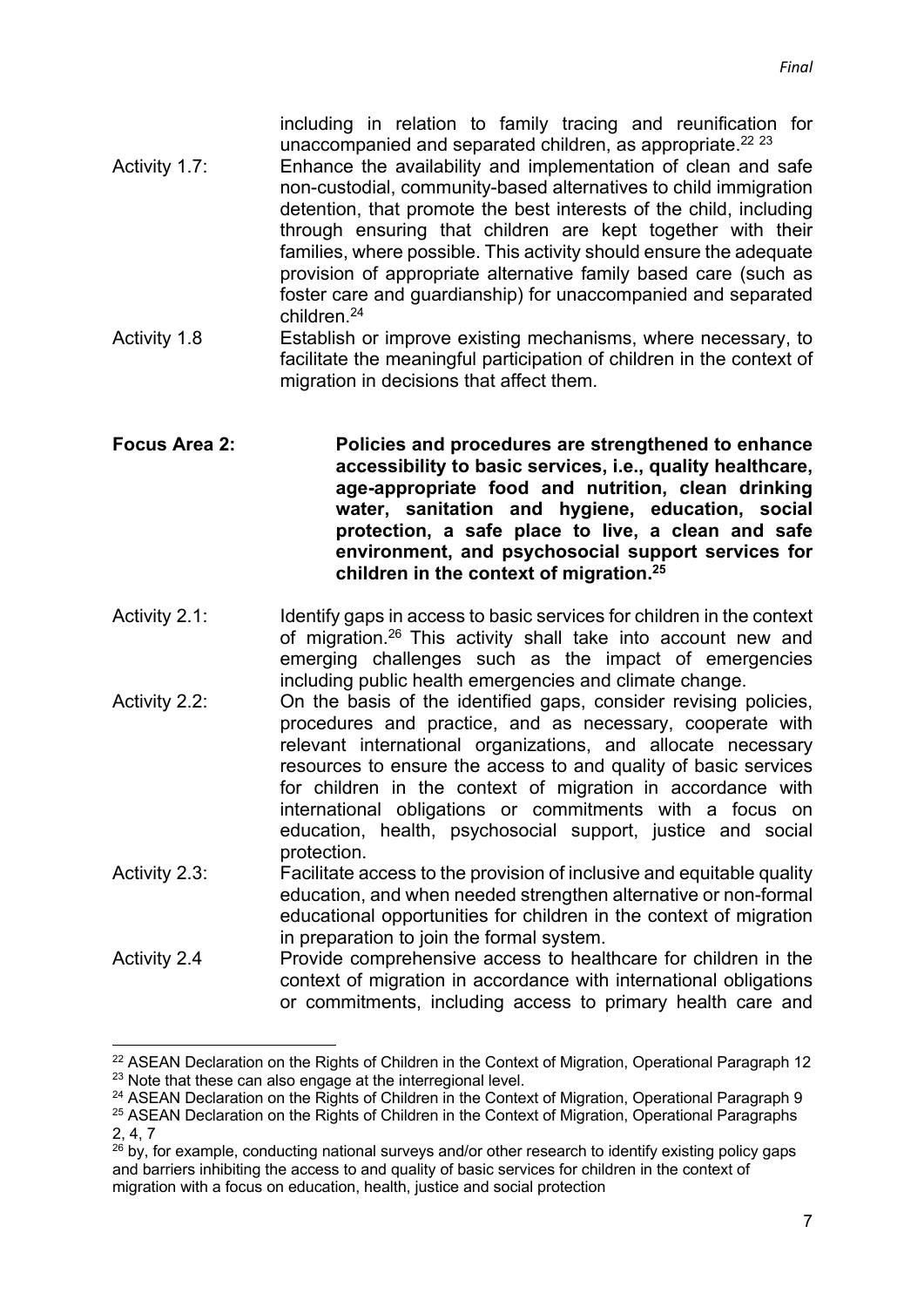preventive services, immunization and prenatal care, as well as nutrition and hygiene services. Particular attention should be paid to those living with life-threatening infections and diseases, and those with disabilities, among others.

- Activity 2.5 Endeavour to provide comprehensive access to a safe place to live for children in the context of migration, with access to safe, clean, accessible and affordable drinking water and sanitation.
- Activity 2.6: Identify operational steps to improve access to basic services and strengthen procedures on inter- and intra-agency cooperation for children in the context of migration.27

### **Focus Area 3: The capacity of relevant actors - law enforcers, social workers, service providers, civil society organizations and others - is increased to respond, in a multidisciplinary manner, to the rights and needs of children in the context of migration. 28**

- Activity 3.1: Identify gaps in skills, knowledge, experience, attitudes and beliefs (i.e., capacity gaps) of a) social workers; b) law enforcers; c) teachers/educators; d) service providers; e) civil society organizations and other relevant actors in responding to the rights and needs of children in the context of migration, including for determining the best interests of the child in the context of migration. 29
- Activity 3.2: Incorporate the specific needs of children in the context of migration - including case management for children in the context of migration - in standardized social work curriculum, and in other capacity building of law enforcers, social workers and para social workers, teachers/educators, service providers, civil society organisations and other relevant actors. 30 31
- Activity 3.3**:** Conduct capacity building programmes, if necessary, for a) social workers; b) law enforcers; c) teachers/educators; d) service providers; e) civil society organizations and other relevant actors on the rights and needs of children in the context of migration.<sup>32</sup> 33

<sup>&</sup>lt;sup>27</sup> ASEAN Declaration on the Rights of Children in the Context of Migration, Operational Paragraph 7 <sup>28</sup> ASEAN Declaration on the Rights of Children in the Context of Migration, Operational Paragraphs

<sup>4, 11</sup>

<sup>&</sup>lt;sup>29</sup> ASEAN Declaration on the Rights of Children in the Context of Migration, Operational Paragraphs 4, 11

<sup>&</sup>lt;sup>30</sup> ASEAN Declaration on the Rights of Children in the Context of Migration, Operational Paragraphs 4, 11

 $31$ <sup>31</sup> This activity is to be carried out in coordination with the implementation of the ASEAN Declaration on Social Work.

<sup>&</sup>lt;sup>32</sup> ASEAN Declaration on the Rights of Children in the Context of Migration, Operational Paragraphs 4, 11

<sup>&</sup>lt;sup>33</sup> Through institutions such as the ASEAN Training Centre on Social Work and Social Welfare.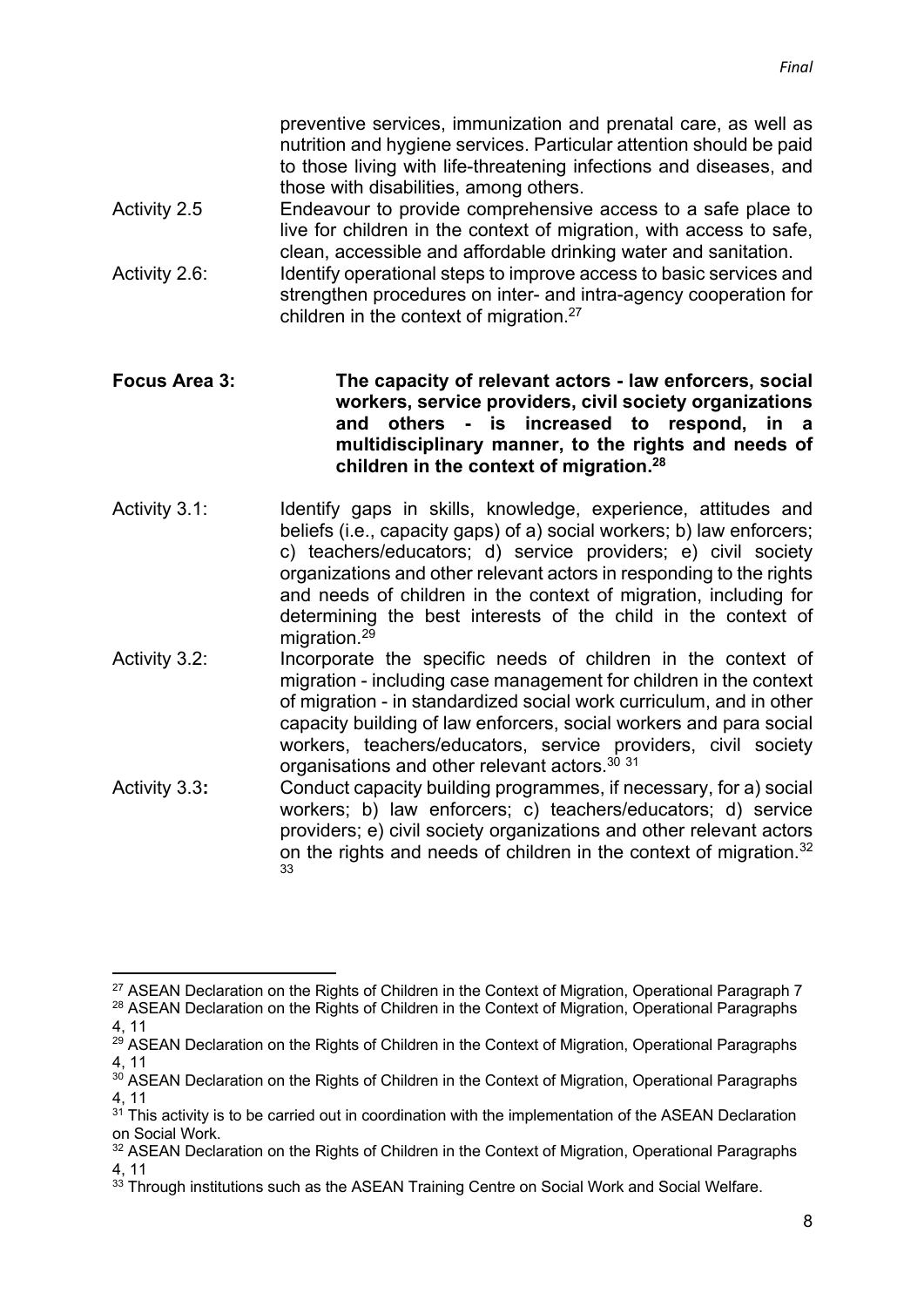**Focus Area 4: The evidence base on the situation of children in the context of migration is further strengthened by improving and investing in the collection and analysis of accurate, reliable, and comparable data, disaggregated by sex, age, migration status and other characteristics relevant in national contexts, including contributing factors to the movement, where such data is available. 34**

- Activity 4.1: Child-sensitive collection and use of migration-related nonpersonal data<sup>35</sup> and indicators relating to children, that are accurate, reliable, and comparable, disaggregated by sex, age, migration status and other characteristics relevant in national contexts. 36
- Activity 4.2: Share good practices and national experiences in improving and investing in the collection and analysis of data on children in the context of migration.<sup>37</sup>
- Activity 4.3: Conduct research, where necessary, to enhance understanding of the drivers of unsafe migration, and the risks and barriers to children accessing services in the context of migration.
- Activity 4.4 Conduct research, where necessary, to enhance understanding of the rights of children in the context of migration, including a gender analysis of the specific impacts of policies and programmes on children.
- **Focus Area 5: Networking and partnerships within and among ASEAN Member States as well as with international organizations, National Human Rights Institutions, ASEAN dialogue partners, civil society organizations, the private sector and other countries are strengthened in supporting and assisting the effective implementation of the commitments made in the ASEAN Declaration on the Rights of Children in the Context of Migration. 38**
- Activity 5.1: Strengthen collaboration and partnerships within and between ASEAN Member States and international organisations, National Human Rights Institutions, ASEAN dialogue partners, civil society organizations, the private sector and other countries to support the implementation of the RPA on Implementing the ASEAN

<sup>&</sup>lt;sup>34</sup> ASEAN Declaration on the Rights of Children in the Context of Migration, Operational Paragraphs 10

<sup>&</sup>lt;sup>35</sup> Personal data refers to data about an individual who can be identified from that data, or from that data and other information to which the organisation has or is likely to have access.

<sup>&</sup>lt;sup>36</sup> ASEAN Declaration on the Rights of Children in the Context of Migration, Operational Paragraphs 10

<sup>&</sup>lt;sup>37</sup> ASEAN Declaration on the Rights of Children in the Context of Migration, Operational Paragraphs 10

<sup>&</sup>lt;sup>38</sup> ASEAN Declaration on the Rights of Children in the Context of Migration, Operational Paragraphs 12, 13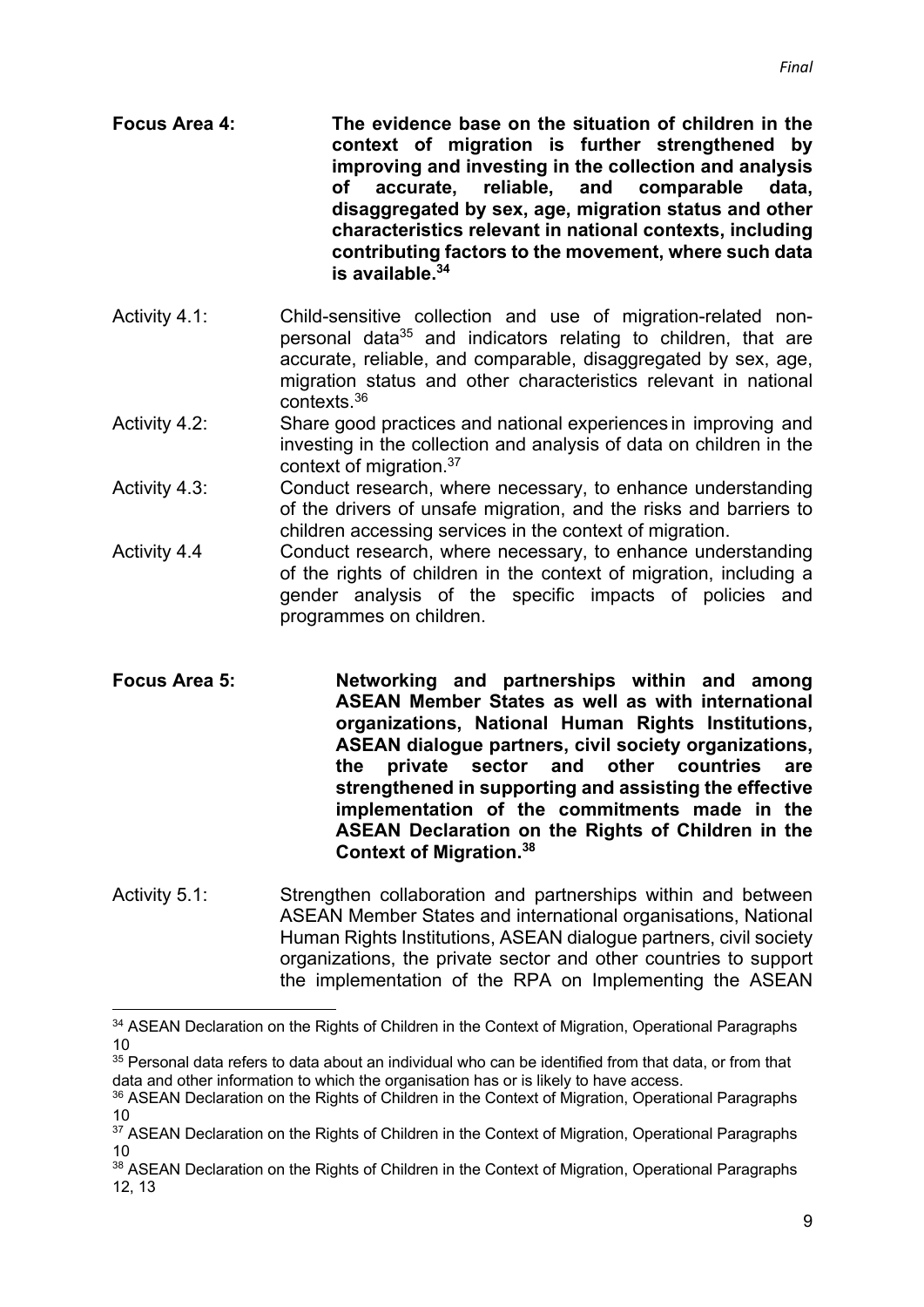Declaration on the Rights of Children in the Context of Migration. ASEAN Member States can build upon global and regional initiatives promoting cooperation and solidarity to protect and assist children in the context of migration.<sup>39</sup>

Activity 5.2: Raise awareness of the commitments made in the ASEAN Declaration on the Rights of Children in the Context of Migration, including amongst children through the development of childfriendly materials on the Declaration and RPA, and support child participation in monitoring its implementation.

#### **VII. Indicators**

#### **Focus Area 1: Policies and procedures are strengthened to enhance the accessibility to child protection systems40 for all children in the context of migration.41**

- *\*\*\*Indicator 1.1: Number of ASEAN Member States that have undertaken a review of laws, policies and/or procedures against applicable international human rights standards for their impact on the accessibility to national child protection systems for all children in the context of migration. (National)*
- *\*\*\*Indicator 1.2.1: Number of ASEAN Member States that have national laws, policies or procedures that ensure the accessibility to child protection systems for all children in the context of migration and enshrine the best interests of the child as a primary consideration [for example, i) Laws and polices allow access to services for children in the context of migration; ii) National case management system includes children in the context of migration; iii) Capacity building activities targeting frontline workers (social service workforce) include children in the context of migration]. (National)*
- *Indicator 1.2.2: Number of ASEAN Member States that have strengthened legislative and policy frameworks to assess and determine the best interests of the child for actions concerning children in the context of migration. (National)*
- *Indicator 1.2.3: Number of ASEAN Member States that prohibit immigration detention of all children. (National)*

<sup>&</sup>lt;sup>39</sup> Such as the Global Compact for Migration and the Global Compact on Refugees.

<sup>40</sup> A Child Protection system can be defined as: Certain formal and informal structures, functions and capacities that have been assembled to prevent and respond to violence, abuse, neglect and exploitation of children. A Child Protection system is generally agreed to be comprised of the following components: human resources, finance, laws and policies, governance, monitoring and data collection as well as protection and response services and care management. It also includes different actors – children, families, communities, those working at subnational or national level and those working internationally. Most important are the relationships and interactions between and among these components and these actors within the system. It is the outcomes of these interactions that comprise the system. (United Nations Children's Fund, United Nations High Commissioner for Refugees, Save the Children and World Vision, "A Better Way to Protect ALL Children: The theory and practice of child protection systems", UNICEF, New York, 2013, p. 3)

<sup>&</sup>lt;sup>41</sup> ASEAN Declaration on the Rights of Children in the Context of Migration, Operational Paragraphs 2, 3, 4, 5, 6, 8, 9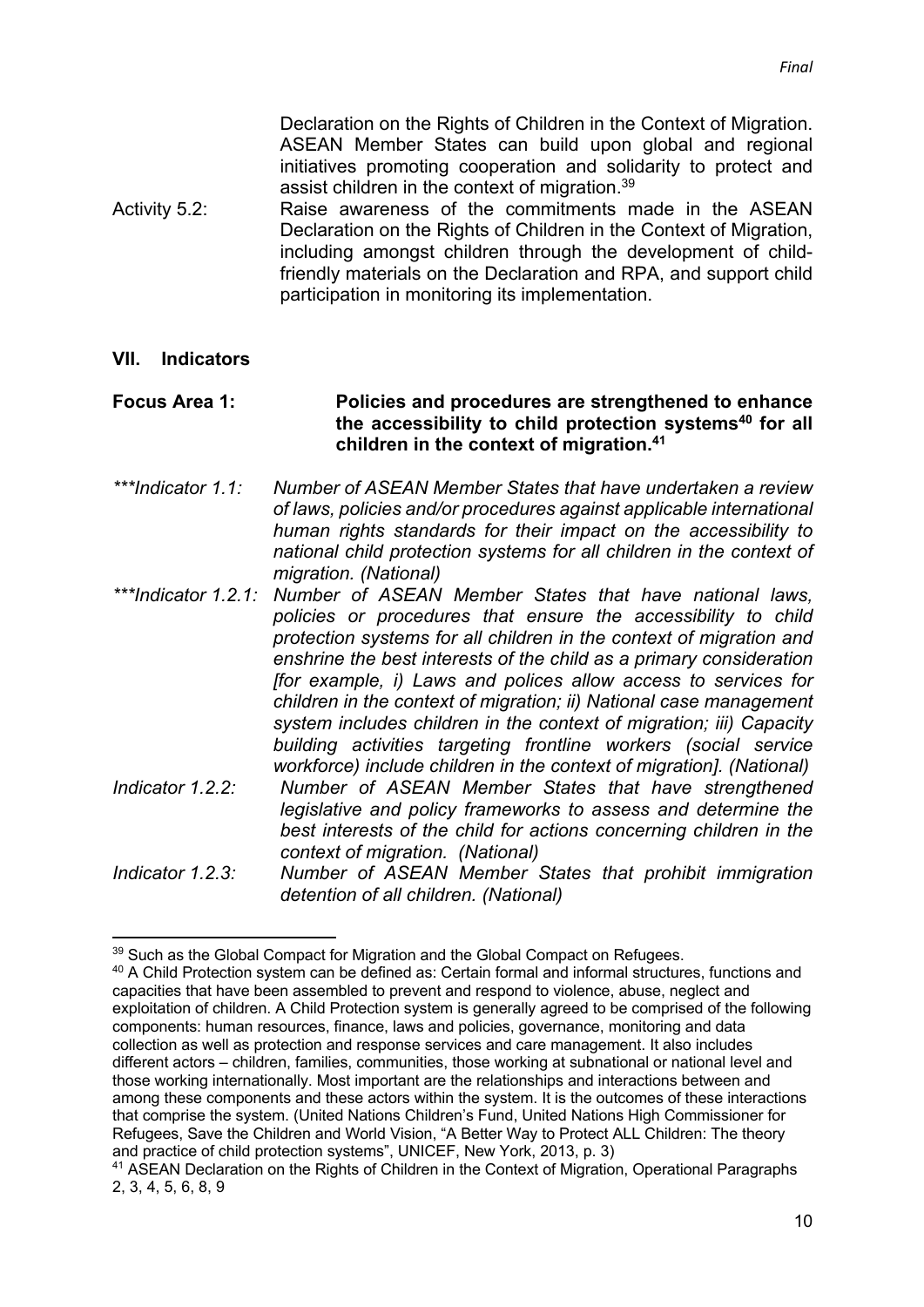| Indicator 1.2.4:     | Number of ASEAN Member States that develop alternatives to<br>immigration detention of all children in accordance with                                                                                                                                                 |
|----------------------|------------------------------------------------------------------------------------------------------------------------------------------------------------------------------------------------------------------------------------------------------------------------|
| ***Indicator 1.2.5:  | international obligations or commitments.<br>Number of ASEAN Member States that have developed<br>alternative care <sup>42</sup> options for children without parental care in the<br>context of migration. <sup>43</sup> (National)                                   |
| Indicator 1.3:       | Number of ASEAN Member States with policies and procedures<br>in place ensuring birth registration and/or the issuance of relevant<br>identity documentation irrespective of the nationality, migration<br>and residence status of the child's parents. (National)     |
| Indicator 1.4:       | Number of ASEAN Member States that involve ministries<br>responsible for child protection and social welfare in migration<br>systems and procedures. (National)                                                                                                        |
| Indicator 1.5:       | Number of national and/or sub-national mechanisms to monitor<br>the effective access of children in the context of migration to<br>national child protection systems. (National)                                                                                       |
| ***Indicator 1.6:    | A regional network on cross border collaboration for child<br>protection is established and operational. (Regional)                                                                                                                                                    |
| ***Indicator 1.7:    | Number of ASEAN Member States that have developed<br>alternatives to child immigration detention which ensure that,<br>where possible, children are kept together with their families in a<br>non-custodial, and clean and safe environment. (National)                |
| Indicator 1.8:       | Number of child participation mechanisms that involve children,<br>including children in the context of migration, in the decision-<br>making process on policies, programmes and activities related to<br>children in the context of migration. (National & Regional) |
| <b>Focus Area 2:</b> | Policies and procedures are strengthened to enhance<br>accessibility to basic services. i.e. quality<br>the<br>healthcare, age-appropriate food and nutrition, clean<br>drinking water, sanitation and hygiene, education,                                             |

**children in the context of migration.44**

**social protection, a safe place to live, a clean and safe environment, and psychosocial support services for** 

<sup>42</sup> According to the Guidelines for the Alternative Care of Children (GA A/RES/64/142, 2010). alternative care is "where the child's own family is unable, even with appropriate support, to provide adequate care for the child, or abandons or relinquishes the child, the State is responsible for protecting the rights of the child and ensuring appropriate alternative care, with or through competent local authorities and duly authorized civil society organizations. It is the role of the State, through its competent authorities, to ensure the supervision of the safety, well-being and development of any child placed in alternative care and the regular review of the appropriateness of the care arrangement provided".

<sup>&</sup>lt;sup>43</sup> Kev quidance in this regard shall be the UN Guidelines for the Alternative Care of Children (GA A/RES/64/142, 2010) which stress the essential role of the family for the growth, the well-being and protection of children. The Guidelines call upon states to make every effort to prevent family separation and ensure appropriate and culturally sensitive measures particularly for children in vulnerable situations such as unaccompanied and separated children, internally displaced and refugee children.

<sup>&</sup>lt;sup>44</sup> ASEAN Declaration on the Rights of Children in the Context of Migration, Operational Paragraphs 2, 4, 7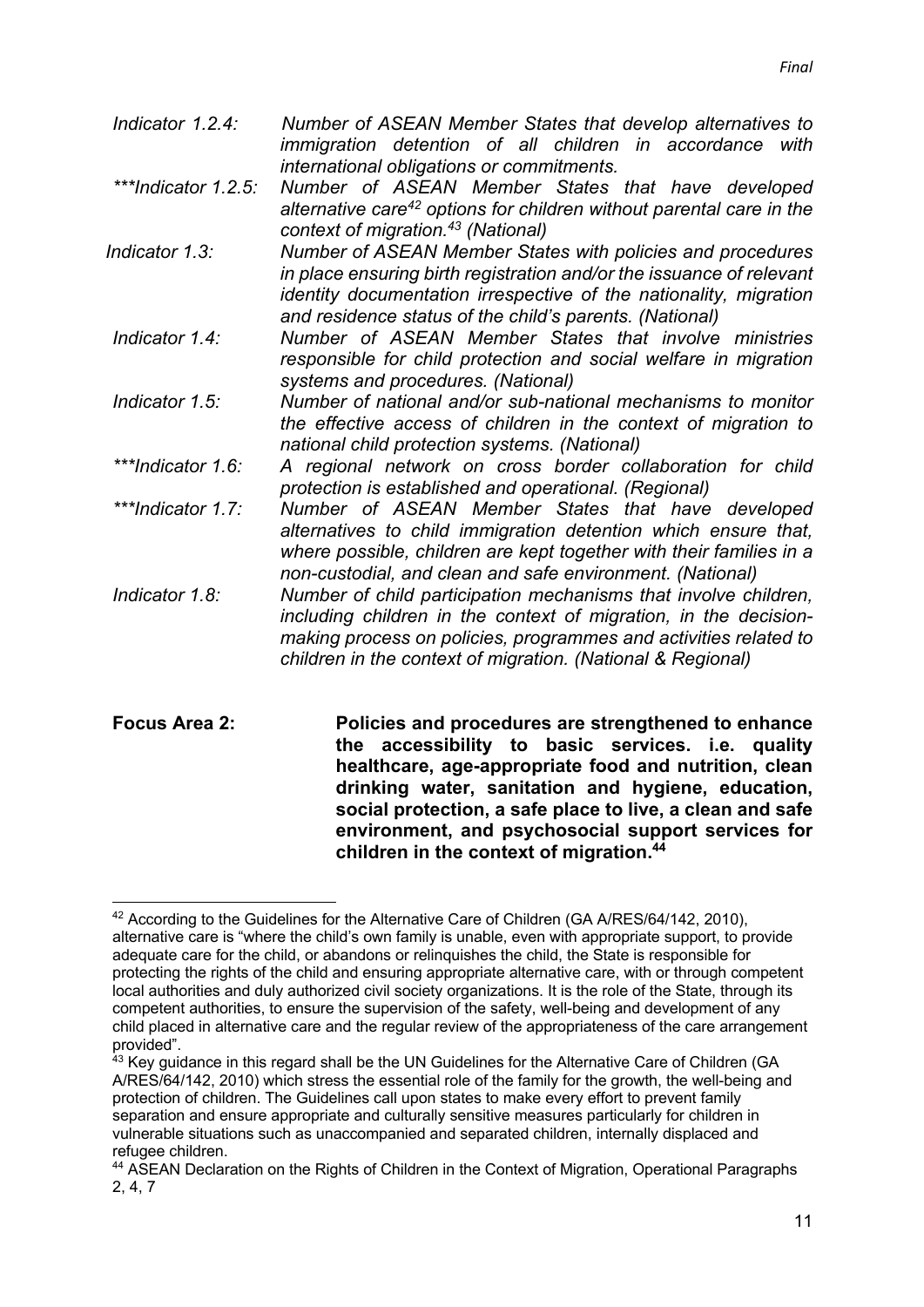- *\*\*\*Indicator 2.1: Number of ASEAN Member States that have undertaken a review of laws, policies and/or procedures, including against applicable international human rights standards, for their impact on the accessibility to basic services for all children in the context of migration. (National)*
- *Indicator 2.2.1: Number of ASEAN Member States that have national laws, policies or procedures that ensure the accessibility of basic services for all children in the context of migration and enshrine the best interests of the child as a primary consideration. (National)*
- *Indicator 2.2.2 Number of ASEAN Member States that have laws and policies ensuring that all children in the context of migration, regardless of their migration status are able to participate in the national education system. (National)*
- *Indicator 2.2.3 Number of ASEAN Member States that have laws and policies guaranteeing access of all children to basic health services. (National)*
- *\*\*\*Indicator 2.3: Number of ASEAN Member States where children and adolescents in the context of migration have access to at least basic education45 with considerations to their specific learning needs. (National)*
- *\*\*\*Indicator 2.4: Number of ASEAN Member States with health protocols, including psychosocial support, that address the specific needs of children in the context of migration. (National)*
- *\*\*\*Indicator 2.5: Number of ASEAN Member States with policies that ensure comprehensive access to a safe place to live for children in the context of migration, with access to safe, clean, accessible and affordable drinking water and sanitation. (National)*
- *Indicator 2.6: Compendium46 on good practices and national experiences in ensuring the access to basic services for children in the context of migration is developed. (Regional)*
- **Focus Area 3: The capacity of relevant actors - law enforcers, social workers, service providers, civil society organizations and others - is increased to respond, in a multidisciplinary manner, to the rights and needs of children in the context of migration.47**
- *Indicator 3.1: Number of capacity gap analyses of relevant stakeholders (social workers, law enforcers, teachers/educators, service providers, civil society organisations and others) conducted. (National & Regional)*
- *\*\*\*Indicator 3.2.1: Number of ASEAN Member States with in-service training courses and/or manuals for relevant law enforcement personnel*

4, 11

<sup>45</sup> in accordance with national law

<sup>&</sup>lt;sup>46</sup> The compendium shall gather material on good practices, methodologies and tools.

<sup>&</sup>lt;sup>47</sup> ASEAN Declaration on the Rights of Children in the Context of Migration, Operational Paragraphs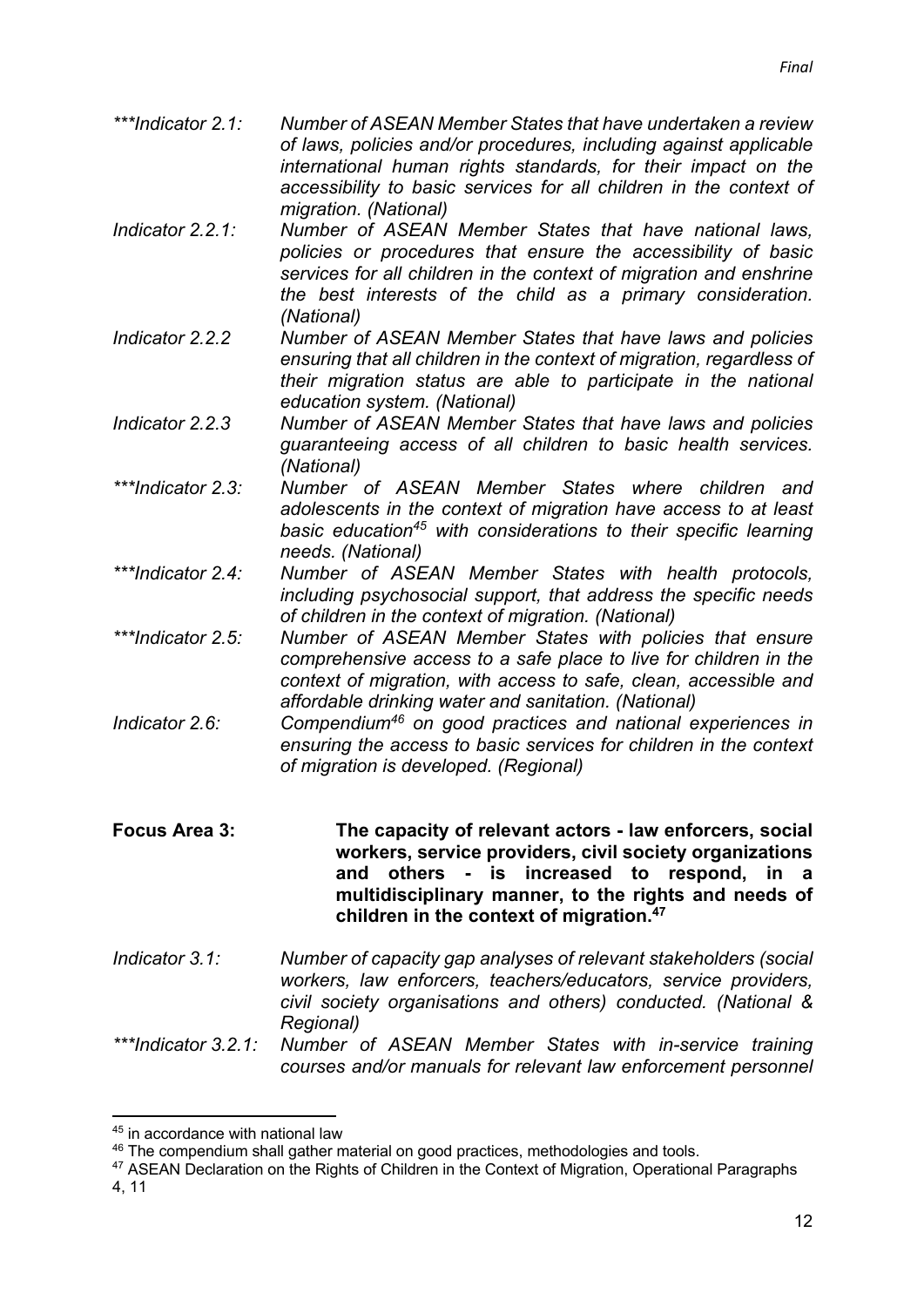*and/or immigration officials on the rights and needs of children in the context of migration. (National)*

- *\*\*\*Indicator 3.2.2: Number of ASEAN Member States with in-service and preservice training courses and/or manuals for social workers on the rights and needs of children in the context of migration. (National) Indicator 3.2.3: Number of ASEAN Member States with modules (training components) on the rights and needs of children in the context of migration contextualized and integrated into the national law enforcement/immigration officials' curriculum. (National)*
- *Indicator 3.2.4: Number of ASEAN Member States with modules (training components) on the rights and needs of children in the context of migration contextualized and integrated into the national social work curriculum. (National)*
- *Indicator 3.2.5: Number of ASEAN Member States where the training curriculum for teachers/educators includes specific training on meeting the needs of children in the context of migration. (National)*
- *Indicator 3.2.6: Number of ASEAN Member States where the health training curriculum includes specific training on meeting the needs of children in the context of migration. (National)*
- *\*\*\*Indicator 3.2.7: Regional training materials and guidelines for social workers and other key actors on the rights and needs of children in the context of migration (developed and rolled out through existing regional entities and mechanisms). (Regional)*
- *Indicator 3.3.1: Number of social service workers who have been trained on case management and referrals for children in the context of migration. (National & Regional)*
- *Indicator 3.3.2: Number of law enforcers trained to support the rights and needs of children in the context of migration. (National)*
- *Indicator 3.3.3: Number of teachers/educators trained to support the learning needs of children in the context of migration. (National)*
- *Indicator 3.3.4: Number of medical professionals trained to support the rights and needs of children in the context of migration. (National)*
- **Focus Area 4: The evidence base on the situation of children in the context of migration is further strengthened by improving and investing in the collection and analysis of accurate, reliable, and comparable data, disaggregated by sex, age, migration status and other characteristics relevant in national contexts, including contributing factors to the movement, where such data is available.48**
- *\*\*\*Indicator 4.1: Number of ASEAN Member States that collect and use childsensitive migration-related data and indicators to inform the development and implementation of policies and procedures that*

<sup>48</sup> ASEAN Declaration on the Rights of Children in the Context of Migration, Operational Paragraphs 10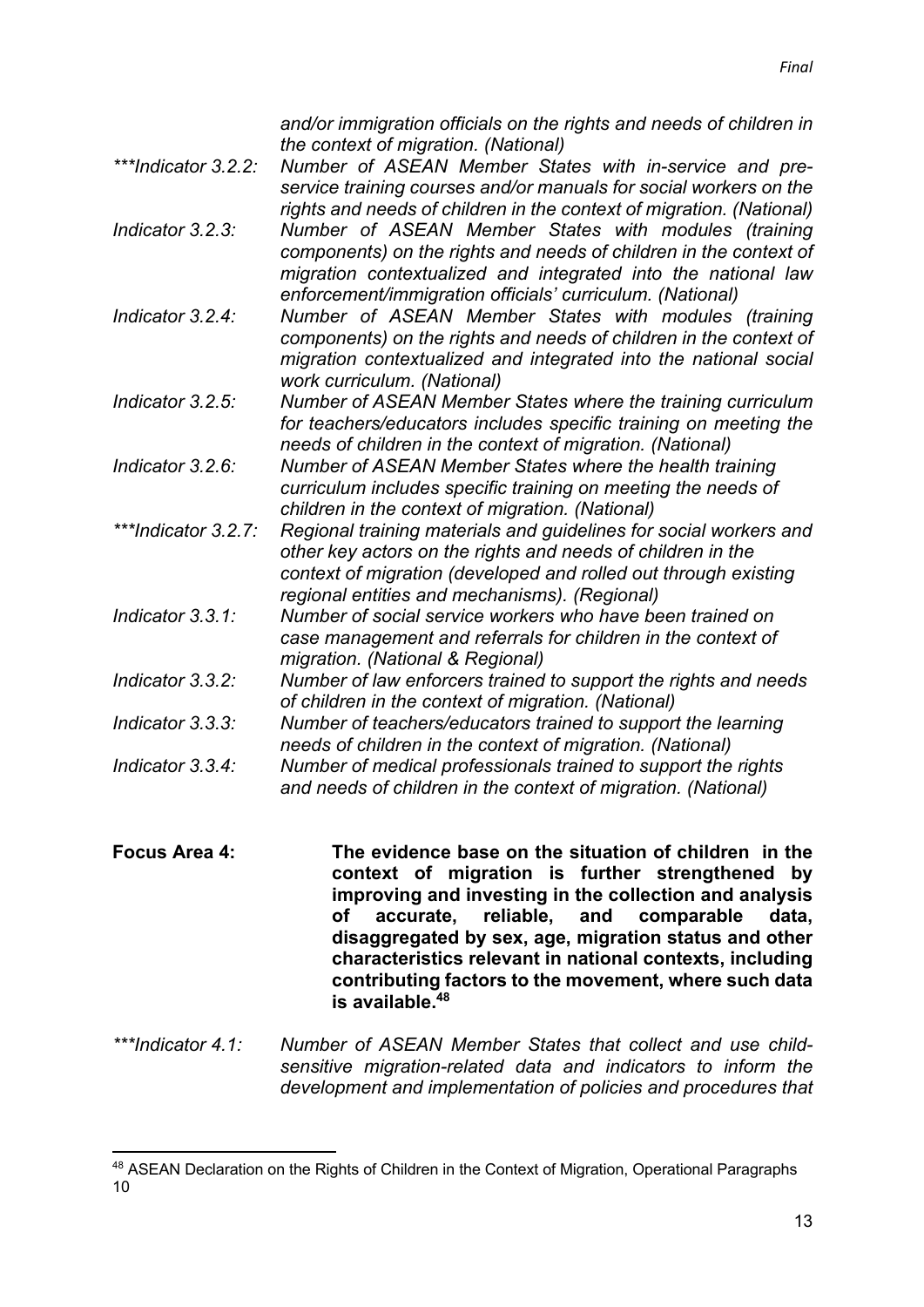*ensure the best interests of the child are ensured in the context of migration. (National)* 

- *Indicator 4.2: Compendium49 on good practices and national experiences in collecting and using child-sensitive migration-related data and indicators is developed. (Regional)*
- *\*\*\*Indicator 4.3: Number of research products on the drivers of unsafe migration, and the risks and barriers to children accessing services in the context of migration. (National & Regional)*
- *\*\*\*Indicator 4.4: Number of research products on the rights of children in the context of migration which include a gender analysis of the specific impacts of policies and programmes on all children. (National & Regional)*
- **Focus Area 5: Networking and partnerships within and among ASEAN Member States as well as with international organizations, National Human Rights Institutions, ASEAN dialogue partners, civil society organizations, the private sector and other countries are strengthened in supporting and assisting the effective implementation of the commitments made in the ASEAN Declaration on the Rights of Children in the Context of Migration.50**
- *Indicator 5.1.1: Number of ASEAN Member States that engage in collaborations and partnerships with international organizations, National Human Rights Institutions, civil society organizations, the private sector and/or other countries to implement the Regional Plan of Action on Implementing the ASEAN Declaration on the Rights of Children in the Context of Migration. (National)*
- *Indicator 5.1.2: Number of ASEAN Member States that engage in collaborations and partnerships with other ASEAN Member States and/or ASEAN dialogue partners, to implement the Regional Plan of Action on Implementing the ASEAN Declaration on the Rights of Children in the Context of Migration. (Regional)*
- *Indicator 5.1.3: Number of activities in focus areas 1-4, which benefitted from the support of international organizations, National Human Rights Institutions, ASEAN dialogue partners, civil society organizations, the private sector and/or other countries.(National & Regional)*
- *\*\*\*Indicator 5.1.4: Number of national and/or regional efforts made to monitor the implementation of the Regional Plan of Action on Implementing the ASEAN Declaration on the Rights of Children in the Context of Migration. (National & Regional)*

*\*\*\*Indicator 5.2.1: Number of awareness raising efforts on the ASEAN Declaration on the Rights of Children in the Context of Migration, including number of child-friendly publications (printing and digital media)* 

<sup>&</sup>lt;sup>49</sup> The compendium shall gather material on good practices, methodologies and tools.

<sup>&</sup>lt;sup>50</sup> ASEAN Declaration on the Rights of Children in the Context of Migration, Operational Paragraphs 12, 13